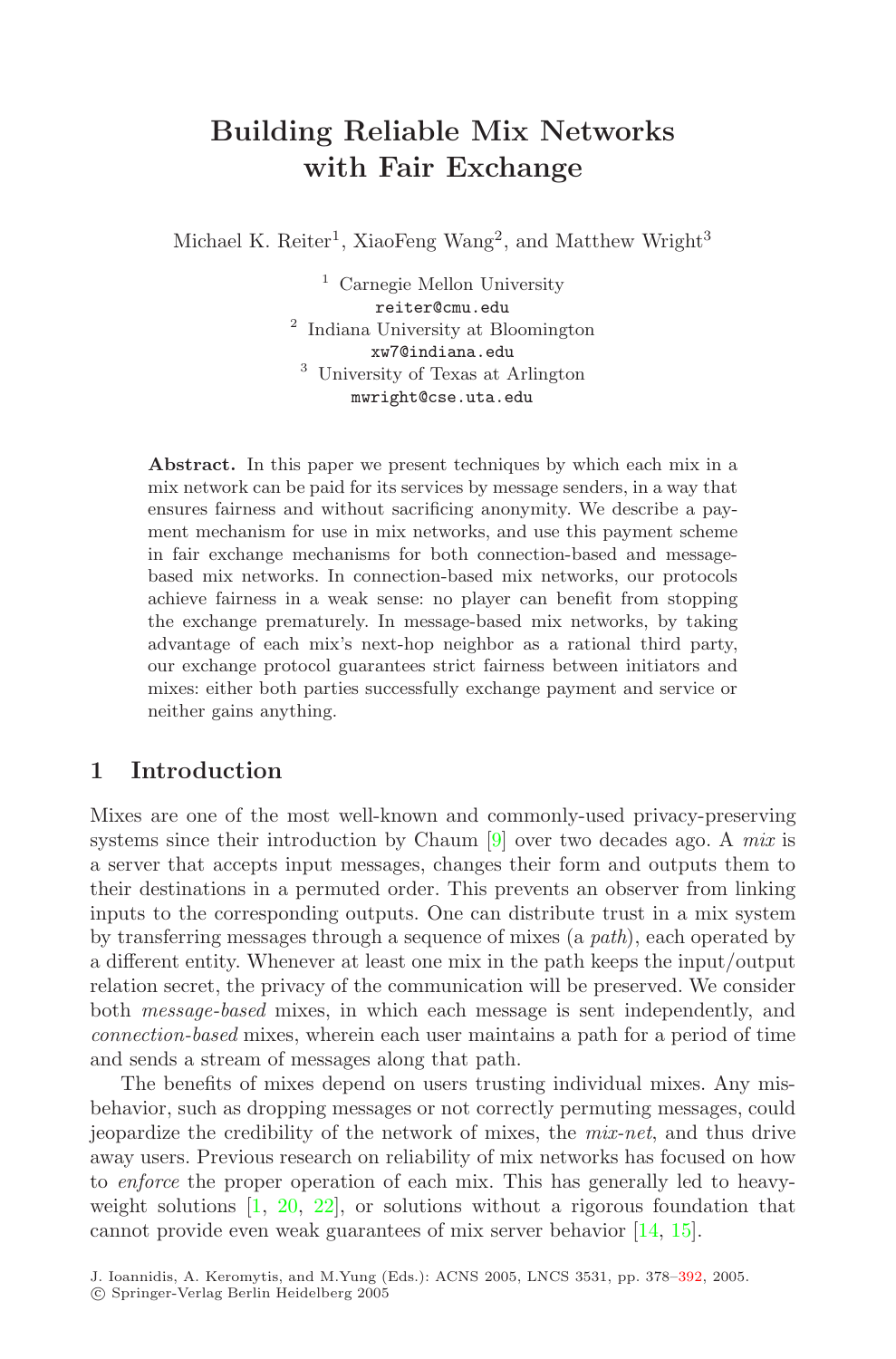Most existing work assumes that individual mixes are either honest or malicious. The objective, then, is to identify these bad ones and separate them from the mix-net. However, recent research on the economics of anonymity systems [\[2](#page-13-2)] questions this assumption: instead of a black-and-white model, a mix server is better described as a *rational and self-interested* entity which strives to maximize its own profits. There are substantial costs involved in operating a server, keeping it running reliably, and providing bandwidth. A server operator, facing these costs and overheads, may drop connections to save bandwidth costs or perhaps simply neglect server performance as a low priority. Given sufficient economic incentives, the mixes can be *encouraged* to operate honestly. For example, a user can pay to use a mix-net, and tie the payments to good mix server performance. Such a scheme could motivate the mixes to properly relay messages, and thus increase the reliability of the mix-net.

Some incentive mechanisms [\[16,](#page-14-5) [18\]](#page-14-6) have been proposed for anonymity protocols using digital cash. Unfortunately, they all miss a key issue: fairness in exchange of payment and service. Without proper handling of this problem, a self-interested mix may grab the payment without relaying users' messages, or a self-interested user may refuse to pay after having her messages transmitted. The rationale behind the incentive mechanism will collapse in these conditions.

Though fair exchange is a well-studied problem, a simplistic application of existing exchange mechanisms to anonymity systems might be problematic. The central concern here is how to preserve anonymity during the exchange process. In this paper, we address this problem and present the first design of a reliable mix network built upon fair exchange techniques. Specifically, we adopt the idea of *coin-ripping* for fair exchange to devise a protocol that encourages individual mixes to perform proper operations (in particular, to forward messages) under different scenarios, including connection-based mix-nets and message-based mixnets.

The rest of the paper is organized as follows: Section [2](#page-1-0) reviews related work. In Section [3,](#page-4-0) we model the fair exchange problem in mix-nets, explicate the assumptions we make in our research and describe our design of a coin-ripping protocol. Section [4](#page-7-0) presents a fair exchange protocol for connection-based mixnets. Section [5](#page-9-0) describes a fair exchange protocol for message-based mix-nets. Section [6](#page-12-0) analyzes privacy and fairness achieved by our protocols. Section [7](#page-13-3) concludes the paper and proposes future research.

### <span id="page-1-0"></span>**2 Related Work**

This section reviews previous work related to this research. We first discuss the related concepts of reliability and *robustness* in mix networks and then discuss some of the relevant fair exchange mechanisms.

### **2.1 Reliability in Mix Networks**

Significant attention in anonymity research has been focused on *robustness* in mix-nets. Robustness primarily refers to systems in which each mix is asked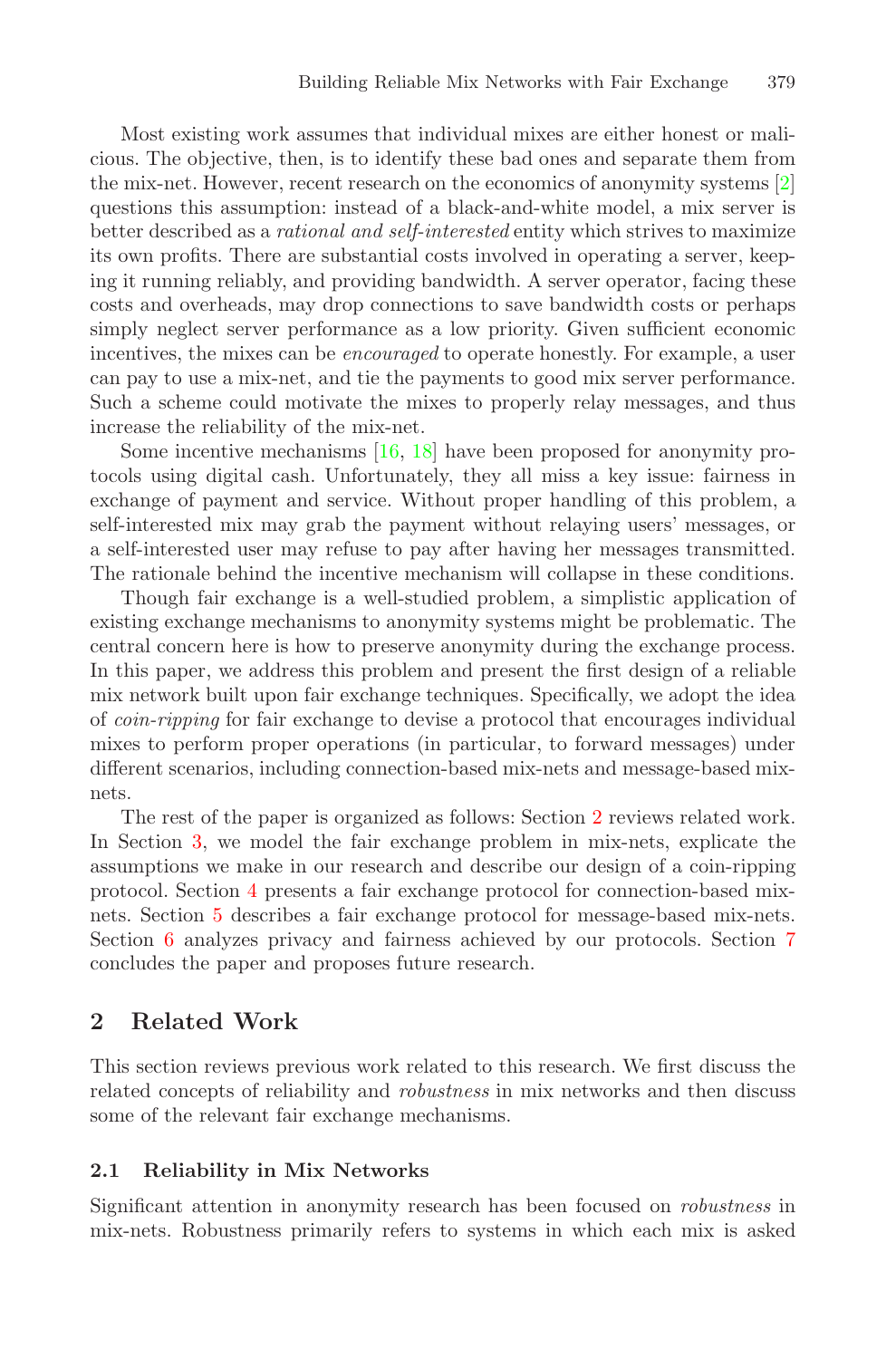to provide a proof or strong evidence for its honest behavior [\[21](#page-14-7)]. Some robust mix-nets are also capable of successfully delivering messages even when  $k < \ell$ out of the  $\ell$  mixes on a user's path do not follow the protocol. Most of the proposed approaches have been built upon zero-knowledge proofs and secret sharing in re-encryption mix-nets. For example, Ogata et al. present a robust mix-net based on cut-and-choose methods [\[22\]](#page-14-1). Both Abe [\[1](#page-13-1)] and Jakobsson and Juels [\[20\]](#page-14-0), propose more efficient zero-knowledge proofs which achieve *universal verifiability* [\[1\]](#page-13-1). This property allows a third-party to verify the proof of correct behavior.

In this paper, we focus on *reliability*, namely the property that individual mixes provide service according to the mix protocol. Instead of enforcing this by requiring a proof of service or another strong form of evidence, as with the approaches for robustness, *we intend to motivate each mix to voluntarily perform correct operations*. That is, our approach does not provide robustness guarantees against malicious service providers who seek to undermine the system. We assume that the service providers who run mixes are self-interested, rather than potentially malicious, and we provide a carefully designed mechanism that pays service providers for correct performance. This ensures reliability as long as service providers prefer to be paid rather than disrupt service.

Dingledine et al. [\[14\]](#page-14-2) propose a different (though related) concept of reliability. They implement a reputation system to record the mixes' performance. This helps users to improve their long-term odds of choosing a reliable path and avoid failing nodes [\[14](#page-14-2)]. This works well when mixes are run by volunteers who receive no compensation for their service, but not for self-interested service providers. For example, in a mix cascade network, their protocol has participating mixes report the failures of message transmissions, which will lead to a decrease in the reporter's reputation. If mix server operators are paid based on reputation or usage statistics, as in our model, a self-interested mix will never take such an action. This kind of reasoning is justified by research on the economics of mix-nets [\[2\]](#page-13-2), which argues that incentives play a central role in the practical deployment of anonymity systems.

Incentive mechanisms for mix-nets have been investigated by Franz, et al. [\[18](#page-14-6)] and Figueiredo et al. [\[16\]](#page-14-5). Both of them propose to use electronic payment to encourage mixes to behave honestly. The approach of Franz et al. divides electronic payment and messages into small chunks and allows mixes and users to do the exchange step-by-step. This approach is very inefficient. Moreover, it also gives the party that is second to act a small, undue advantage during the exchange. Such an advantage may exceed the cost of the exchange at some moment, causing the party to stop the exchange prematurely. For example, if the mix server goes second, it may receive the last payment and then fail to deliver the last part of the message. If this is the case, the sender would not even provide the last payment. Recursively, we can infer that the transaction completely falls apart – no rational sender will provide any payment and no rational mix will send any part of the message.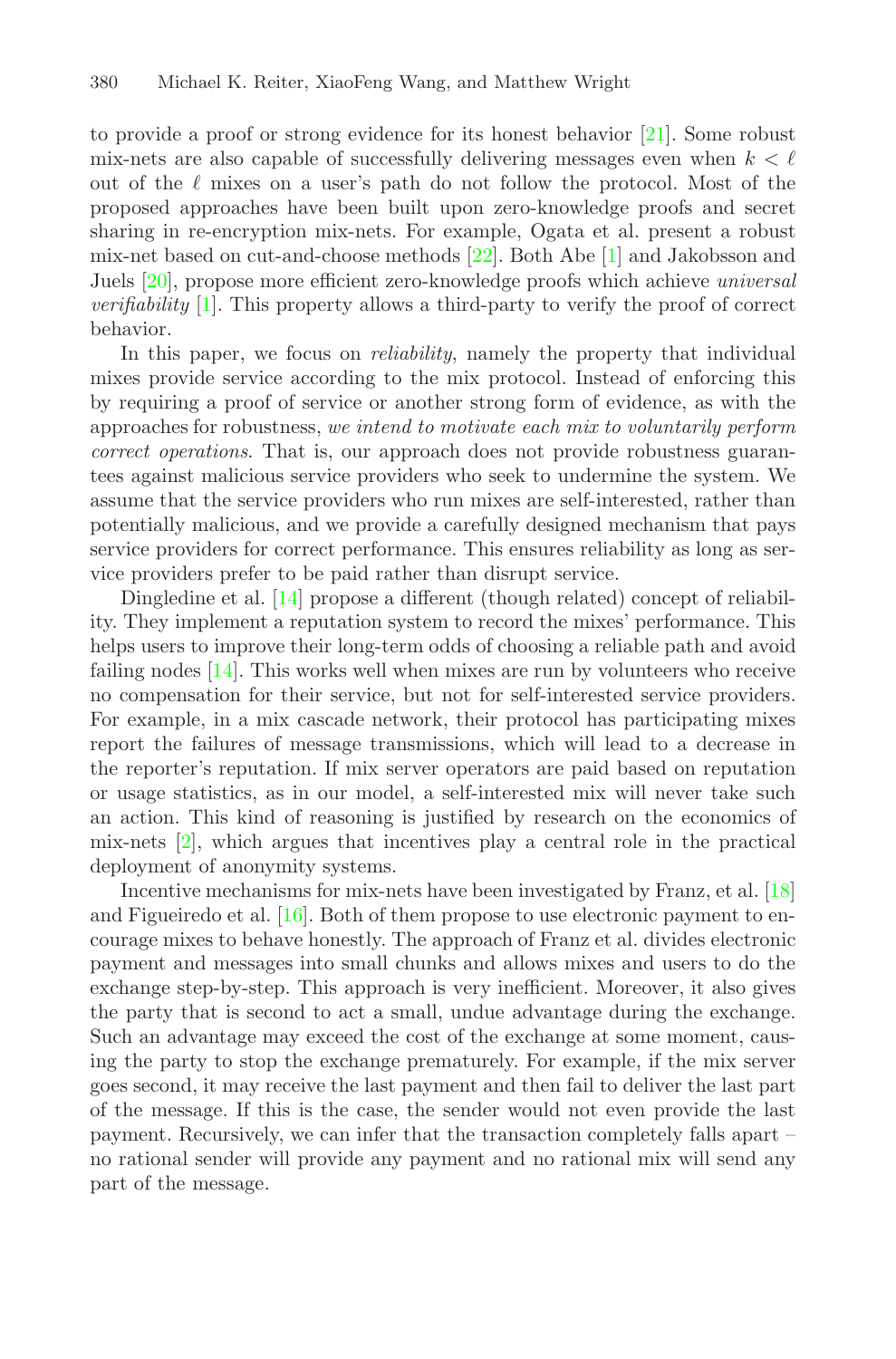Figueiredo et al. propose to wrap an electronic coin in every layer of the onion – i.e., the message constructed by the user through layered encryption, in which each mix reveals the next hop on the path by decrypting the outermost layer – thus encouraging mixes to do decryption. However, the mixes have no incentive to forward the onion after obtaining the payment, and self-interested mixes can save bandwidth by simply dropping the packet. An improvement of the scheme encrypts the payment in each layer with a secret kept in the next layer of the onion. Unfortunately, this gives users a chance to replace payments with junk data and thus avoid payment. In fact, the very anonymity that the system provides means that users can cheat without their identity being exposed. On the surface, our scheme is similar to their approach, but we provide solutions to these problems.

#### **2.2 Fair Exchange**

The essential problem in the above mentioned incentive mechanisms is the fairness in exchange of service for payment. Fairness, in the strictest sense, means that either both parties get the items they want in exchange or none of them get any thing useful. A weaker sense of fairness is that no party will benefit from cheating.

The most straightforward way of doing fair exchange is through a *trusted third party* (TTP) [\[13](#page-14-8), [30\]](#page-14-9). However, this does not work in mix-nets: not only does such an online TTP constitute a trust bottleneck, but it becomes a traffic bottleneck as well. A better alternative is the use of an *offline TTP* that gets involved only when something wrong happened during the exchange process [\[3,](#page-13-4) [6](#page-13-5)]. The problem is that the TTP might still have access to sender/receiver relationships once it participates, which is highly undesirable in an anonymity system. Previous research shows that without a TTP, fairness only can be achieved in a weak sense [\[6](#page-13-5), [8](#page-13-6), [26\]](#page-14-10).

Jakobsson proposes *coin ripping* as an offline exchange protocol [\[19\]](#page-14-11). The idea is to split a digital coin, called a *rip coin*, into two halves. A customer may *rip spend* the coin by giving the vendor half of it before service is given. Once she receives the service, she gives the vendor the other half. Either half by itself carries no value – in this way, it is similar to using a bill of currency (e.g., a  $$100$ ) bill) that's been ripped in half. Once the vendor gets the second half of the bill, she can tape the two halves together to form the original bill. However, unlike the bill, if one half has been spent, the other half may not be used as another "first-half" payment.

This idea works well for fair exchange in mix-nets, as we will demonstrate. In mix-nets one knows the mixes she is going to use up-front and is likely to stick to the same set of mixes for a period of time [\[28\]](#page-14-12). In the next section, we present a novel and efficient rip coin protocol by taking advantage of this property.

### **2.3 Cooperation**

A related concept to fair exchange is cooperation. One of our approaches requires additional cooperation between mixes.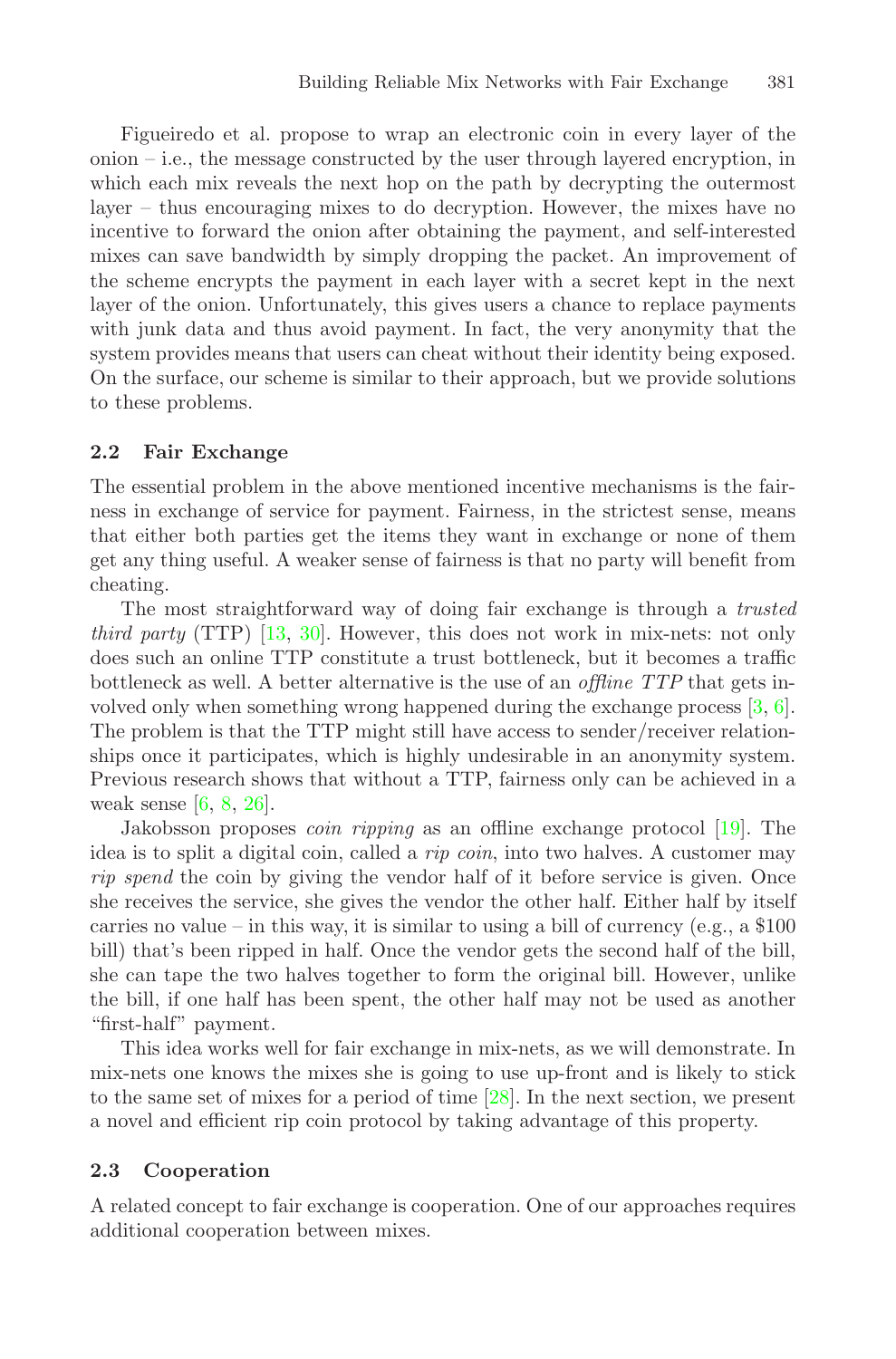Evolutionary game theory [\[5\]](#page-13-7) extensively studies the mechanisms to encourage self-interested players to cooperate. In particular, much of the work in this field uses a concept called *evolutionary stable strategies* (ESS). An ESS is a convention that, upon being established in a population, becomes an individual player's best response to others, even in the presence of single deviation. A famous ESS is the tit-for-tat (TFT) strategy, which offers incentives to rational players to behave cooperatively in the *repeated prisoner's dilemma* (RPD) game.

Simply put, the prisoner's dilemma problem can be modeled as a game played between two players, in which in any particular game, an individual will prefer to defect if she knows the other player is going to cooperate. However, if the game is played repeatedly between the two players (hence *repeated* prisoner's dilemma), each will be better off if they cooperate.

An extended version of TFT is used effectively in the BitTorrent peer-to-peer protocol to encourage file uploading [\[12\]](#page-13-8). BitTorrent has become the leading P2P file sharing system, making up 35% of all traffic on the Internet [\[23\]](#page-14-13), so it appears that TFT works even in dynamic environments with little trust between players. Srinivasan et al. describe how to use generous TFT (GTFT) in ad-hoc networks to achieve the optimal throughput for each node. In GTFT, nodes sometimes cooperate with apparently uncooperative peers in order to keep temporary aberrations from halting cooperation in the long run. In Section [5,](#page-9-0) we show how to model a key part of our protocol for message-based mix-nets as an RPD and how to use GTFT to ensure cooperation between mixes.

# <span id="page-4-0"></span>**3 Fair Exchange in Mix Networks**

This section explicates the assumptions made in this research and the fair exchange problem in mix-nets, before presenting an efficient rip coin scheme for mix-nets.

### <span id="page-4-1"></span>**3.1 Descriptions of Assumptions and Research Problem**

In this paper, we propose to use electronic payment to encourage individual mixes to operate properly. The rationale of our approach is built upon following assumptions:

- 1. *All players (including users and mixes) are rational and self-interested*. A rational player seeks to maximize her own profits. Here we do not consider irrational players who just want to hurt others' interests regardless of their own interests. A mix could turn into an irrational player once being tampered with by an adversary. However, since this will also compromise the profits of the mix itself, we simply assume that the owner of the mix will take proper measures to prevent this from happening. In addition, we assume that every player in the mix-net behaves honestly when she is neutral between cooperation and defection.
- 2. *User payments exceed the cost of proper operation*. This assumption ensures that once a payment has been tied to the service, a rational mix's optimal strategy is to perform honestly.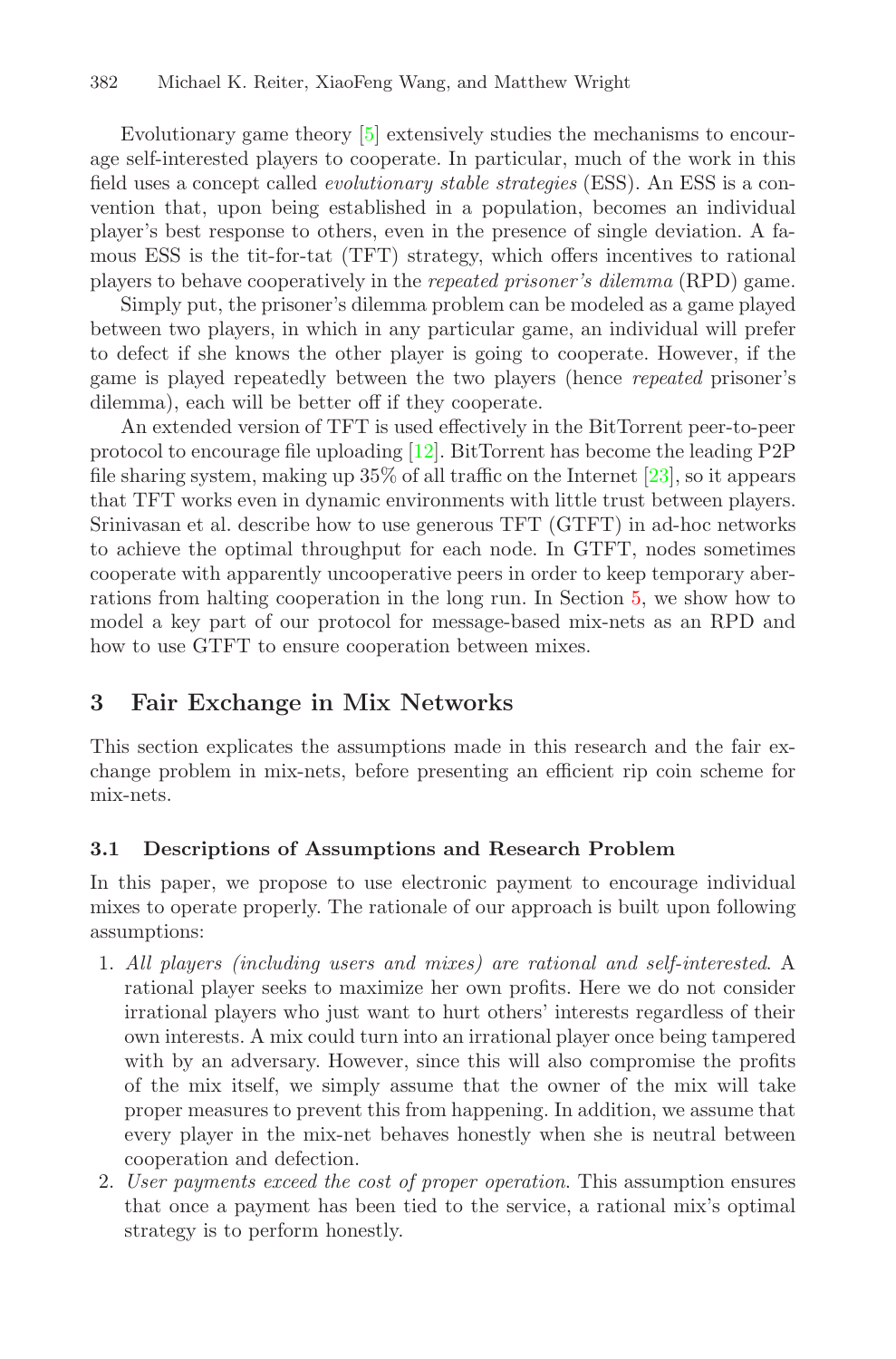Under the above assumptions, the reliability problem is converted into a fair exchange problem, i.e., how to achieve the fairness in exchange of service and electronic payment anonymously. Formally, given a user  $U$  communicating with a destination D via a path composed of mixes  $N_1, \ldots, N_\ell$ , the fair exchange problem here is described as:

- 1. If all parties are honest, then U receives *service* and  $N_1, \ldots, N_\ell$  receive payments.
- 2. If U operates honestly, then each of  $N_1, \ldots, N_\ell$  gains nothing unless it honestly completes the service for U.
- 3. If  $N_1, \ldots, N_\ell$  operate honestly, then U gains nothing unless she spends the expected amount of payment for the communication.
- 4. Anonymity has been preserved in the course of the exchange:  $N_1$  knows U but not D;  $N_i$   $(1 < i < \ell)$  knows neither U nor D;  $N_\ell$  knows D but not U; an outside observer does not know the relationship between  $U$  and  $D$ .

In (1), the concept of *service* has different meanings in different settings: in a connection-based mix-net, service refers to the connection between  $U$  and  $D$ ; in message-based mix-net, service means that  $D$  receives  $U$ 's message and that  $N_1,\ldots,N_\ell$  perform desired permutations on input messages. In (3), we do not specify whether mixes can get payment. If  $U$  can prevent mixes from getting payment after providing service (though doing so does not make U better off), we say that the fairness is *weak*. Otherwise, we say the fairness is *strict*.

In the next section, we present a design for electronic payment which helps build fair exchange protocols in a mix-net.

#### **3.2 A Rip Coin for Mix Networks**

For making electronic payments, we use a form of electronic cash (ecash). Ecash has the properties of anonymity and untraceability, which mesh well with mixnets. In an off-line ecash system, the payment process does not need to go through the bank each time, and thereby is very efficient in communication. However, such an approach faces the threat of double-spending, that is, illegal use of the same coin multiple times. Existing solutions (e.g.,  $[19]$  $[19]$ ) to this problem typically construct a digital coin in such a way that double-spending will disclose the spender's identity. However, they tend to be more computationally intensive, involving multiple discrete exponentiations.

Double-spending can be more efficiently avoided with *vendor-specific coins*, each of which can be deposited by only a specific vendor; the vendor compares the current coin with the previous ones to ensure that it hasn't been used before [\[25\]](#page-14-14). However, as Rivest and Shamir point out [\[25\]](#page-14-14), such coins are limited due to their inflexible nature: customers may not be able to predict which vendors they are going to patronize. In a mix-net, however, this is not a problem. Users of a mix-net must know ahead of time the path of mixes before constructing their onions. In our construction, the bank will not know which vendor the coin is for, so nothing is exposed by requesting vendor-specific coins. More importantly,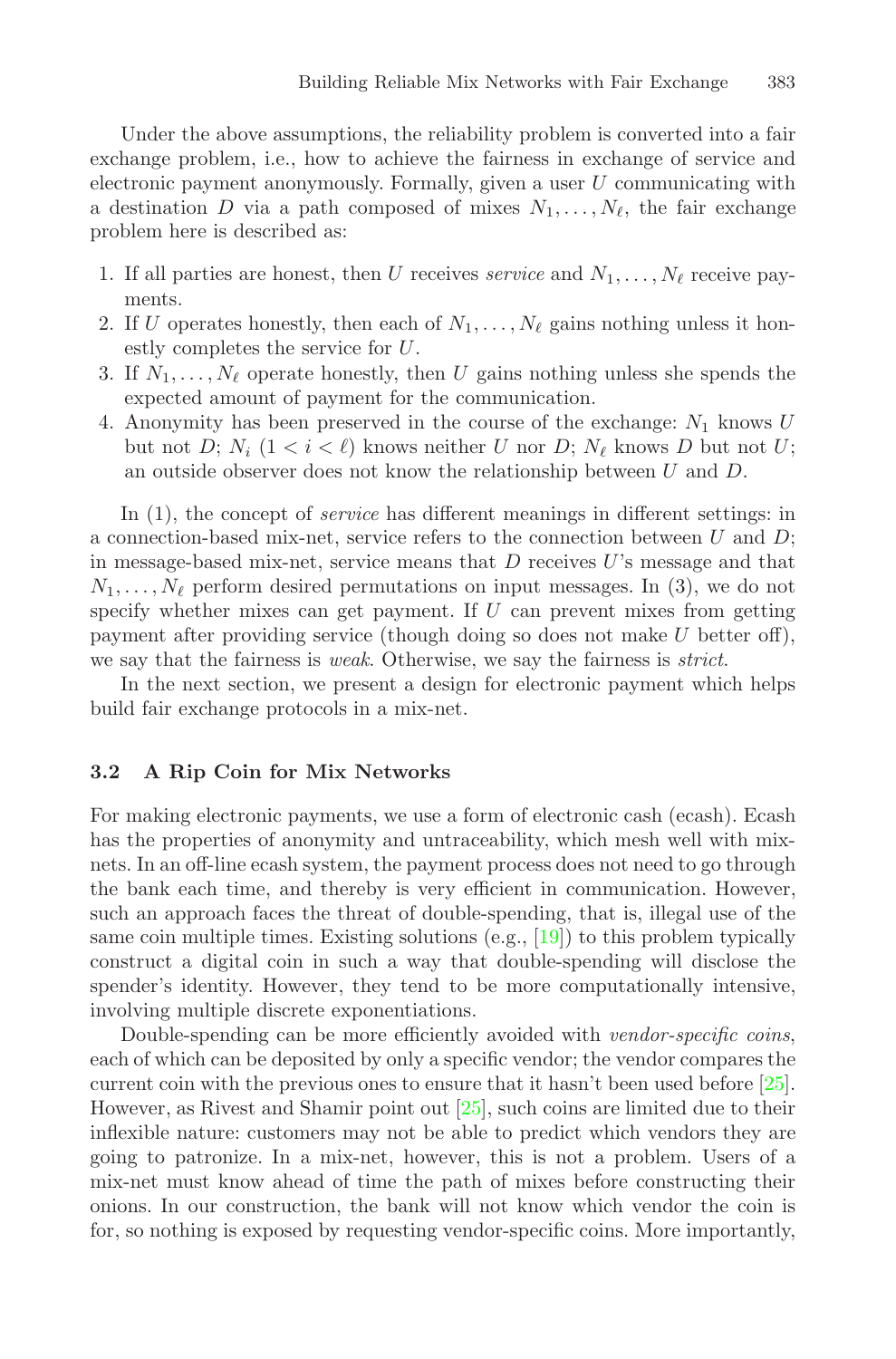previous research suggests that the users should stick to the same mix path to transmit their follow-up messages for a period of time, in order to prevent *passive logging attacks*, which allow an attacker to identify an initiator by logging observations over time [\[24](#page-14-15), [28,](#page-14-12) [29\]](#page-14-16). This means that users should not need to interact with the bank very frequently.

Since users will know their vendors in advance and maintain their paths, we can design a very efficient vendor-specific rip coin for use in mix-nets. We describe the construction of this new coin, and the related protocols (withdrawing, spending, depositing) in the following paragraphs.

**Rip coins:** A rip coin for mix N is a pair  $c_N = (c_{N,1}, c_{N,2})$ , where  $c_{N,1}$  is the first half and  $c_{N,2}$  is the second half.  $c_{N,1}$  consists of a string  $x_N$  and the bank B's signature  $\sigma$  on  $x_N$ . The string  $x_N = N||v_N$  is a concatenation of the mix's identity and a *verification string*  $v_N$ .  $c_{N,2}$  is a random string. It is associated with  $c_{N,1}$  through a public one-way function H, such that  $v_N = H(c_{N,2})$ .

**Withdrawing coins:** To withdraw a coin, user U has to obtain the bank's signature on the string  $x_N$ , known only to U. The bank B's signature must not be useful in producing a signature of another legal message. The signing technology implemented here is a *blind signature* [\[10\]](#page-13-9), which makes sure that the bank cannot know which message was signed. For clarity of presentation, we do not present the details of the signature scheme here. Instead, we simply state that U holds a *blinding function*  $f(.)$  and can unblind the signed message with another function  $f^{-1}(.)$ . In addition, we assume that every coin has the same publicly-known value. The process of user U withdrawing  $\ell$  coins from bank B, at which  $U$  has a balance, proceeds as follows:

- 1. User U first generates a sequence of random strings  $c_{1,2},\ldots,c_{\ell,2}$  and then computes strings  $v_1,\ldots,v_\ell$  such that  $v_i = H(c_{i,2}), 1 \leq i \leq \ell$ . Then, U generates  $x_1, \ldots, x_\ell$  where  $x_i = N_i || v_i$ .
- 2.  $U \longrightarrow B: f(x_1), \ldots, f(x_\ell)$ .
- 3.  $B \longrightarrow U: \sigma'_1, \ldots, \sigma'_\ell$  where  $\sigma'_i$  is the bank's signature on  $f(x_i)$ . The bank will modify the balance of  $U$ 's account accordingly modify the balance of  $U$ 's account accordingly.
- 4. The user U removes the blinding by performing  $\sigma_i \leftarrow f^{-1}(\sigma'_i), 1 \leq i \leq \ell$ .

**Spending a coin:** User U can send the coin to  $N_i$  in whole or in parts. However,  $N_i$  obtains the coin only after receiving both halves. On receiving the first half  $((N||v), \sigma)$ ,  $N_i$  accepts it only if  $N = N_i$  holds, v has never appeared before and  $\sigma$  is B's signature on  $N||v$ . On receiving the second half u,  $N_i$  accepts it only if  $v = H(u).$ 

#### **Depositing a coin:**

- 1.  $N_i \longrightarrow B$ : a pair  $((N||v, \sigma), u)$ .
- 2. The bank B verifies that  $N = N_i$ , v never appeared before in a coin for  $N_i$ ,  $\sigma$ is a correct signature on  $N||v$ , and  $v = H(u)$ . If so, B transfers the payment to  $N_i$ 's account.

Note that in any known protocol that uses e-cash payments for anonymous communications, the bank is in a position to perform a weak intersection attack.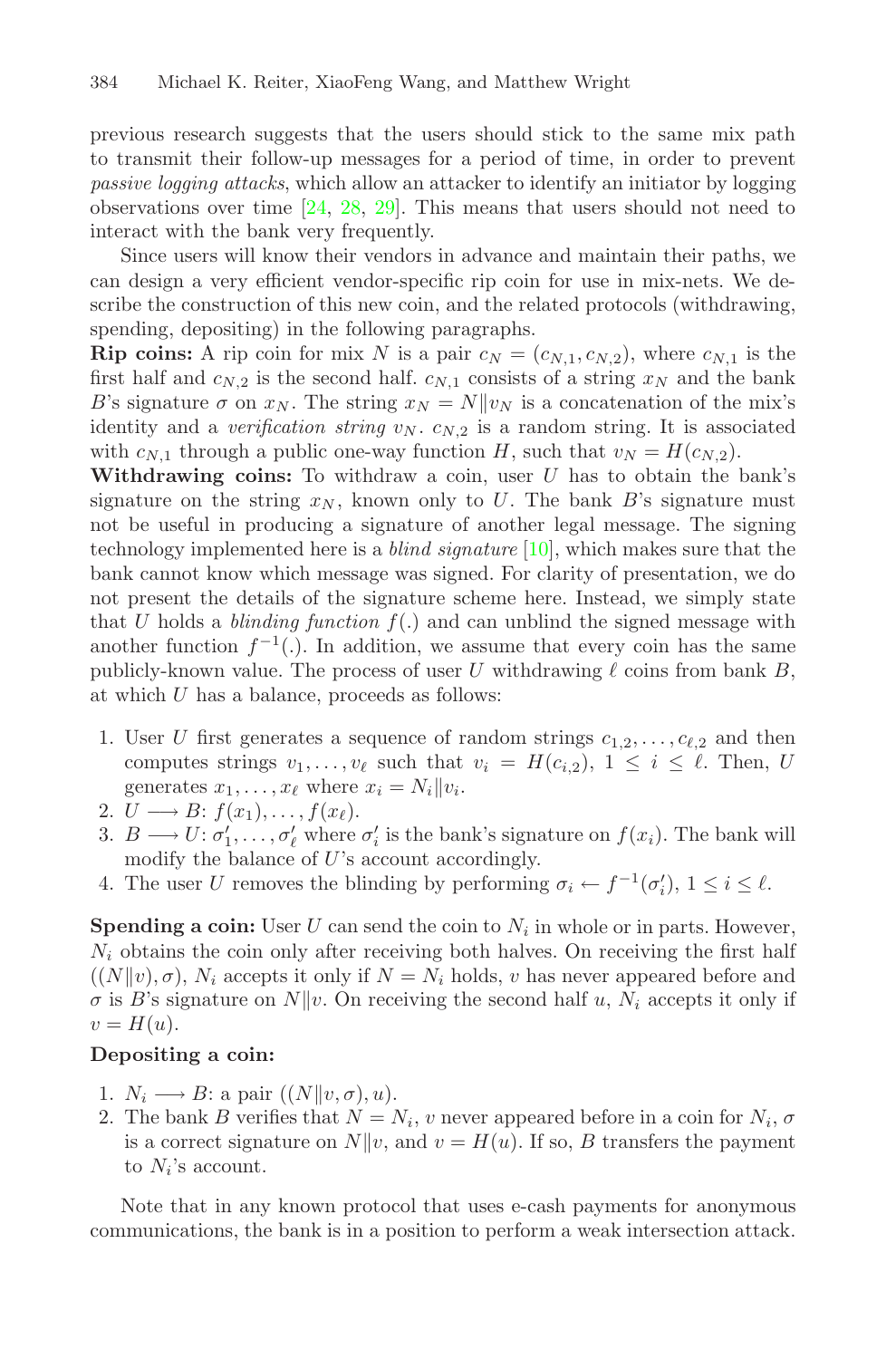Coins spent and coins deposited will match services used over time. However, this attack can be mitigated by users withdrawing a number of coins in advance and by the digitial cash being used for other purposes and merchants besides anonymous communications servers.

In the following sections, we will show how to use this rip coin protocol to design a fair exchange mechanism in a mix-net.

# <span id="page-7-0"></span>**4 A Fair Exchange Protocol for Connection-Based Mix-Nets**

In a connection-based mix-net, user  $U$  can set up a connection with  $D$  by sending an onion though a sequence of mixes  $N_1, \ldots, N_\ell$ . Then, each mix  $N_{i=1,\dots,\ell}$ transmits data between  $U$  and  $D$  until finally  $U$  tears down the connection. In this section, we present a weak fair exchange protocol for connection-based mixnets, assuming that user U neglects the communication costs of transmitting the second half coins.

Fair exchange in a connection-based mix-net can take advantage of the fact that the user knows whether the connection gets through. A simple approach proceeds as follows: user  $U$  pays each mix on its path the first half of a coin in the connection-setup phase; the mixes provide connection service to  $U: U$  issues the second halves when disconnecting. This protocol is incentive-compatible. U does have the incentive to pay the first halves, otherwise her connection won't get through. The mixes have an incentive to provide service honestly, otherwise they won't get paid. After paying the first halves,  $U$  has lost all these coins, and thereby would be willing to complete the payment if the costs of distributing second halves are negligible. This is especially true since  $U$  would likely need to make a special effort, e.g., modifying the client software or physically disconnecting the computer from the network, in order to disrupt payment. We call this protocol *direct anonymous exchange*. In the following paragraphs, we present the details of the protocol, especially how to achieve anonymity in the exchange process.

#### **Connecting:**

1. An user U who plans to connect to a responder  $D$  chooses a sequence of mixes  $N_1,\ldots,N_\ell$  and withdraws from the bank a sequence of rip coins  $c_1,\ldots,c_\ell$ . Then  $U$  constructs an onion  $M_1$  to wrap its connection message  $M$ . An onion  $M_i, 1 \leq i \leq \ell-1$  is constructed as follows, where  $\{\cdot\}_{PK_i}$  denotes encryption under the public key  $PK_i$  of  $N_i$ :

$$
M_i = \{N_{i+1}, c_{i,1}, M_{i+1}\}_{PK_i}
$$
  

$$
M_{\ell} = \{D, c_{\ell,1}, M\}_{PK_{\ell}}
$$
 (1)

In other words, U inserts a half coin at every layer of the onion constructed. 2.  $U \longrightarrow N_1: M_1$ .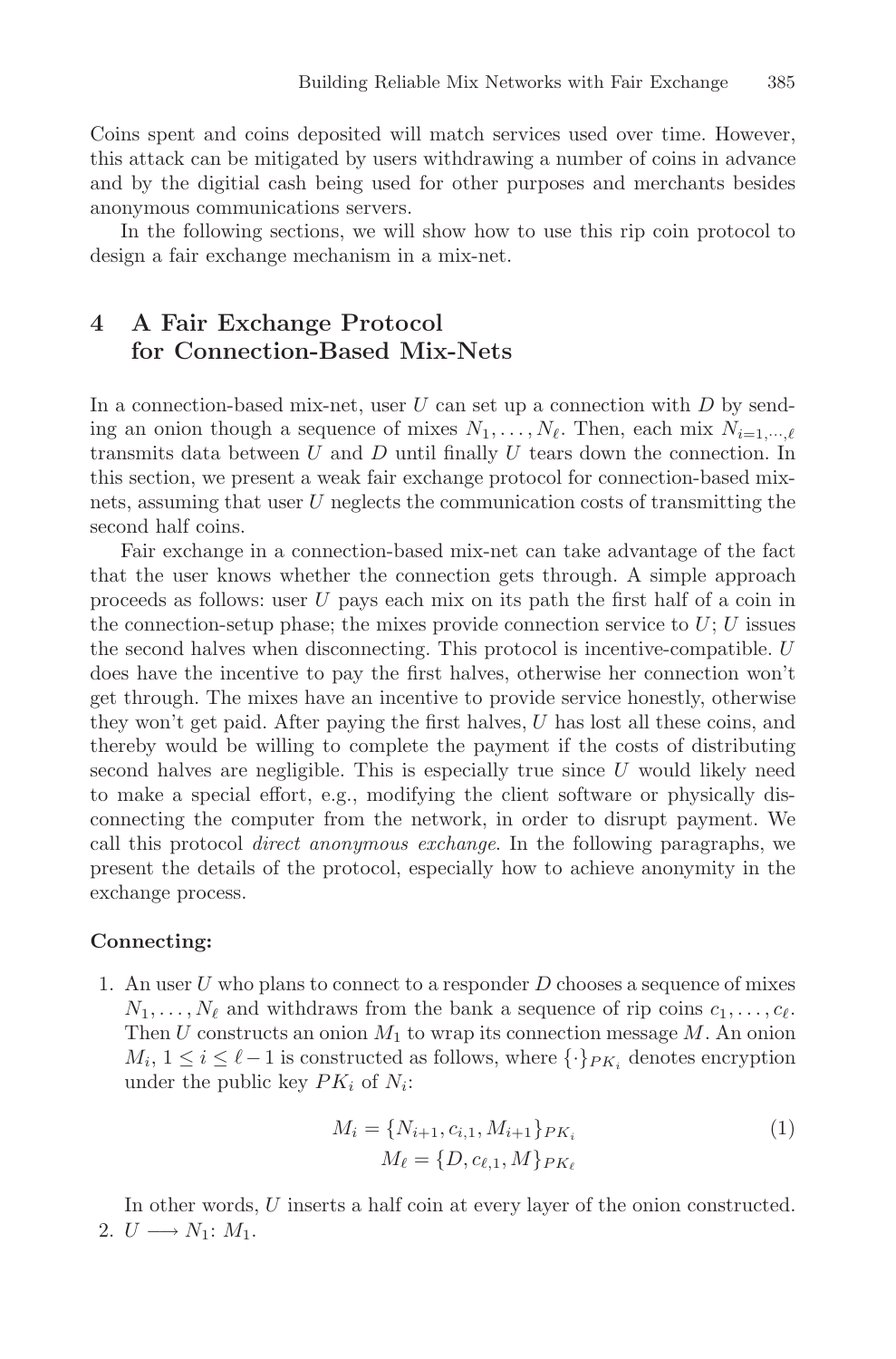- 3.  $N_i \longrightarrow N_{i+1}$ :  $M_{i+1}$ , where  $1 \leq i \leq \ell-1$ . In other words, each mix  $N_i$  decrypts  $M_i$ , takes off the half coin, records the connection state information (such as connection ID) and then forwards the rest of the onion  $(M_{i+1})$  to the next hop.
- 4.  $N_{\ell} \longrightarrow D: M$ .
- 5. D and U complete the rest of connection procedure.

**Communication:** After establishing a connection, U and D exchange messages along the connection through  $N_1, \ldots, N_\ell$ .

#### **Disconnecting:**

- 1. After completing communication,  $U$  sends a message to  $D$  to tear down the connection. This message also signals to  $N_1, \ldots, N_\ell$  that the connection is over, and final payment stage begins.
- 2. The user U sends a sequence of messages through the connection path (still to D) in the order  $\rho_{\ell}, \rho_{\ell-1},\ldots,\rho_1$ , where  $\rho_i$  is the message containing half coin  $c_{i,2}$ .
- 3. Every mix  $N_i$  checks every message transmitting through the disconnecting connection: if a message  $\rho$  arrives, which includes u such that  $v_i = H(u)$ ,  $N_i$ clears the connection state information and stops forwarding any message (including  $\rho$ ) for this connection.

In Step 2, U distributes the second halves of the coins to mixes. U should send them out in a reversed order (from  $N_{\ell}$  to  $N_1$ ). This is because a rational mix will stop doing anything for the connection after receiving its payment. The central rationale of this protocol is that  $U$  would tend to neglect the overhead of a few more messages for completing the payment after accomplishing large amount of communication via the connection.

In the case that users do care about the overhead for sending second halfcoin, an alternative is for the bank to periodically force users to submit, via a DC-net [\[11\]](#page-13-10), the second half-coins. Here we briefly sketch the idea. Users form a neighbor-relationship graph in which one is represented as a vertex and shares a long secret key with each of her neighbors. The long key is divided into many slots, each the length of a second-half coin. To send her report, a user first XORs all her secret keys together to get a string (report), from which she randomly chooses several slots according to the number of coins being used to XOR the corresponding second halves onto. After collecting reports from all users, the bank  $XORs$  these reports together to obtain second halves<sup>[1](#page-8-0)</sup>. This approach preserves full anonymity during the payment process, and permits the bank to detect if a user fails to submit second half-coins.

<span id="page-8-0"></span> $^{\rm 1}$  Using reservation and trap technology [\[11](#page-13-10)], the bank can further detect and capture those who jam the communication by filling report with random bits.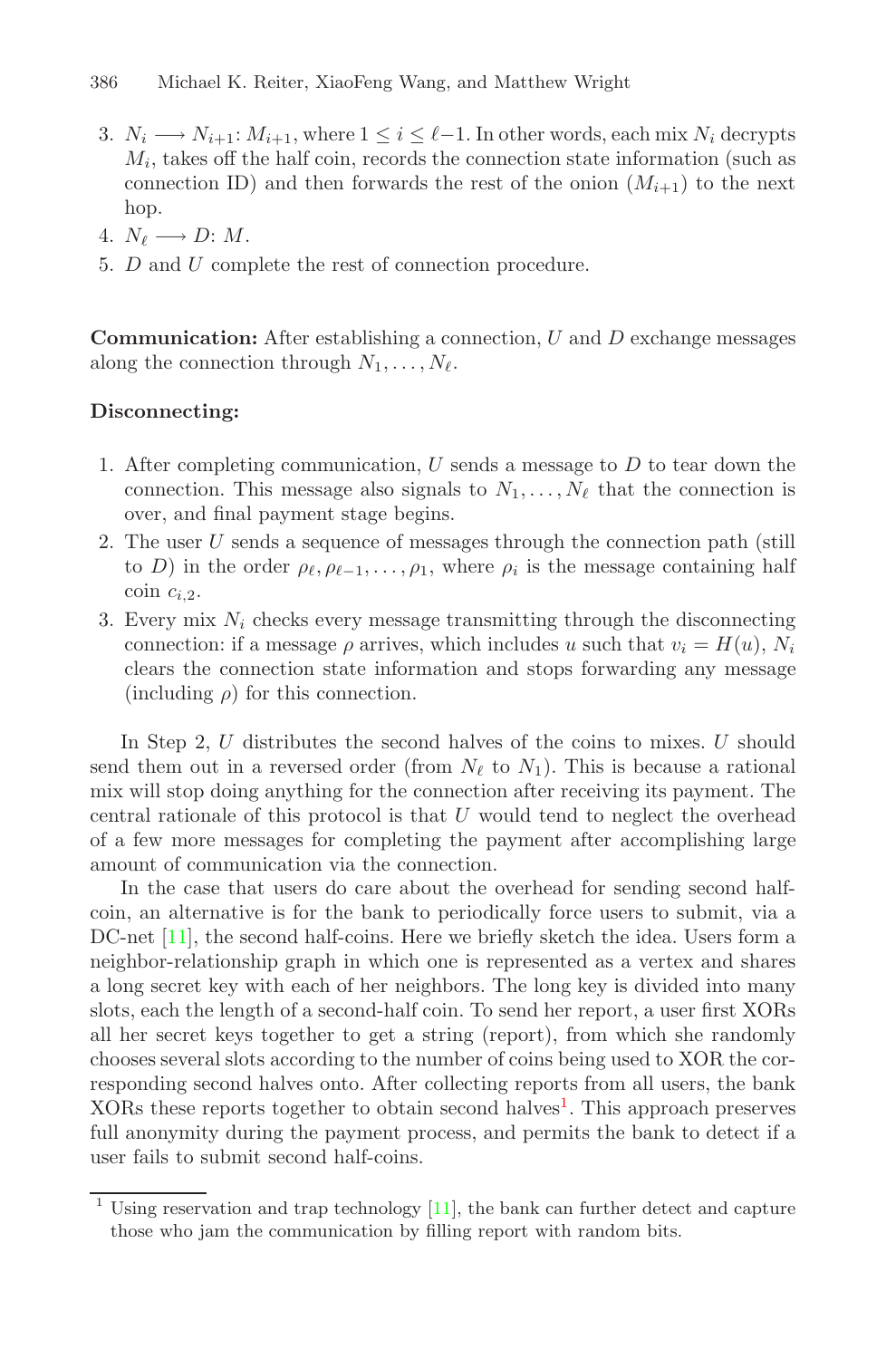### <span id="page-9-0"></span>**5 A Fair Exchange Protocol for Message-Based Mix-Net**

In this section, we describe a fair exchange protocol for message-based mix-nets, which can achieve strict fairness in exchange.

#### <span id="page-9-1"></span>**5.1 The Protocol**

Previous research shows that without a trusted third party, strict fairness cannot be achieved in exchange [\[26\]](#page-14-10). In a message-based mix-net, the service a mix offers is to honestly process and forward a user's onion to the next hop. Therefore, we can use the next hop as a third party in the exchange of services and payment between the user and the mix. To implement this idea, we need to tackle two central issues. First, we expect a strict fair exchange. That is, either both parties get what they want or neither benefits. Therefore, the user should not give out her payment without ensuring that the mix will forward her message, and the mix will not forward the message without being assured that its successor can complete the payment for her. Second, the next hop itself is self-interested. We need an incentive mechanism to encourage it to follow the protocol.

We tackle the first issue as follows. The user  $U$  wraps inside each layer of her onion the second-half coin of the payment for the preceding hop, the first half of a coin for this hop, and an "envelope" that proves that the second-half coin for this hop is inside the next layer of the onion. This assures individual mixes that they will get the payment after forwarding the onion to the next hop. At the same time, it also assures  $U$  that her message will be forwarded. We further discuss a game theoretic strategy that provides a strict incentive to every player to help its preceding neighbor. For this construction, we assume that the destination  $D$  is a participant in the protocol.  $D$  is willing to follow the protocol because  $D$  is interested in the message contents. We will further discuss this assumption below.

#### **The main protocol:**

1. User  $U$ , who intends to send a message  $M$  to destination  $D$ , first chooses a sequence of mixes  $N_1, \ldots, N_\ell$ , prepares a sequence of coins  $c_1, \ldots, c_\ell$  and then constructs an onion  $M_1$ . We describe the onion wrapped inside *i*th layer,  $1 \leq i \leq \ell - 1$ , as:

$$
M_i = \{N_{i+1}, c_{i,1}, E_i, M_{i+1}\}_{PK_i}
$$
  
\n
$$
M_{\ell} = \{D, c_{\ell,1}, E_{\ell}, M_D\}_{PK_{\ell}}
$$
  
\n
$$
M_D = \{M\}_{PK_D}
$$
\n(2)

where  $E_i$  is an "envelope" that, intuitively, includes the second-half coin  $c_{i,2}$  encrypted under  $PK_{i+1}$  in a way that  $N_i$  can verify this. How  $E_i$  is constructed is described in Section [5.2.](#page-11-0)

2. 
$$
U \longrightarrow N_1
$$
:  $M_1$ .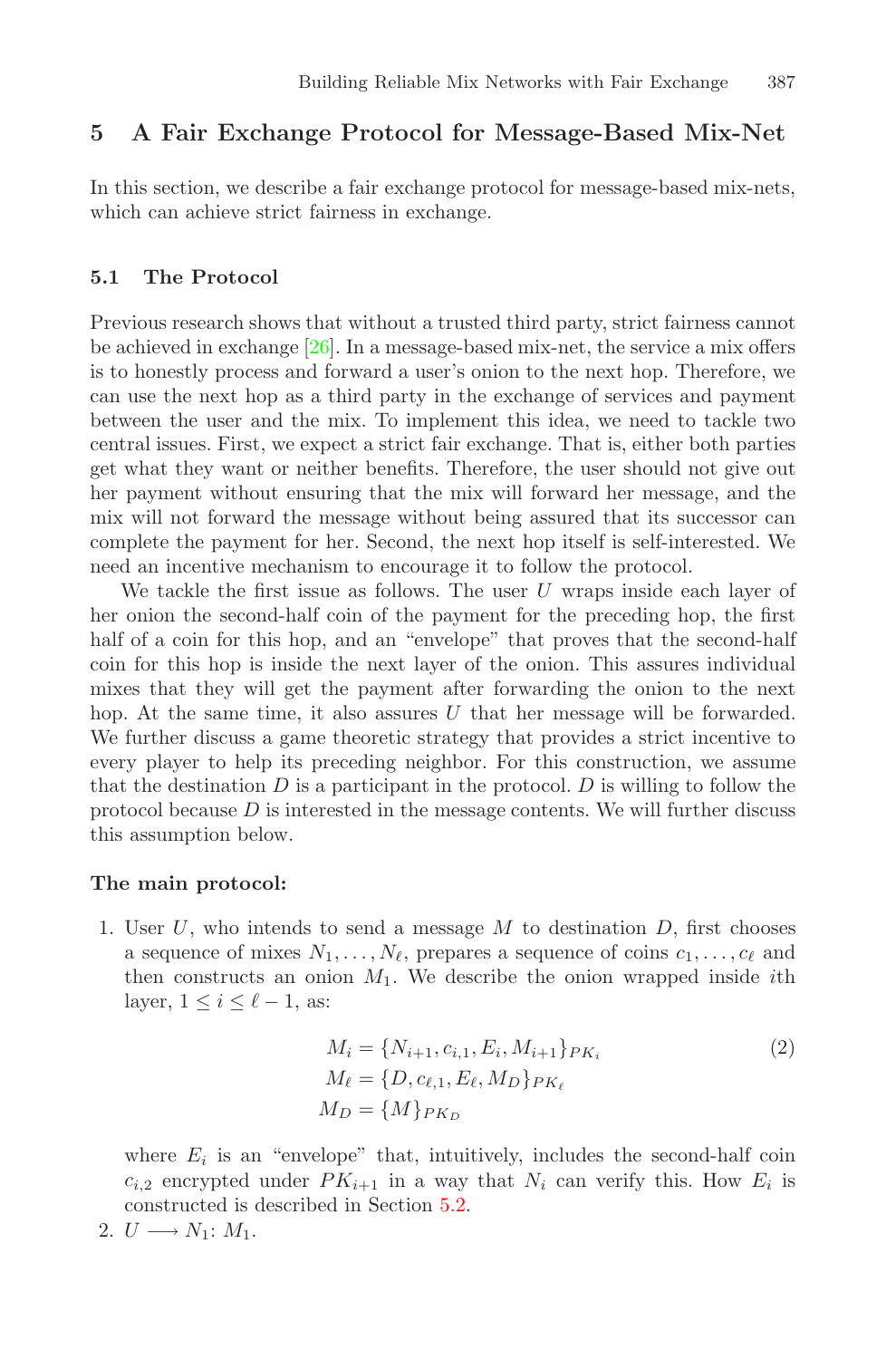- <span id="page-10-0"></span>3.  $N_i \longrightarrow N_{i+1}$ :  $E_i, M_{i+1}, 1 \leq i \leq \ell$ . Before making this move,  $N_i$  verifies the bank's signature on  $c_{i,1}$  and the validity of  $E_i$  (see Section [5.2\)](#page-11-0). If correct,  $N_i$ is convinced that U has completed her part of the payment and that  $N_{i+1}$ will be able to help her to obtain the rest of the coin.
- <span id="page-10-1"></span>4.  $N_{i+1} \longrightarrow N_i$ :  $c_{i,2}$ , which  $N_{i+1}$  extracts from  $E_i$  in a manner described in Section [5.2.](#page-11-0)
- <span id="page-10-2"></span>5.  $N_{\ell} \longrightarrow D: E_{\ell}, M_D$ , after confirming the validity of  $E_{\ell}$ .
- 6.  $D \longrightarrow N_{\ell}: c_{\ell,2}.$

The above protocol guarantees that no mix profits without performing step [3.](#page-10-0) Therefore, the protocol is fair in a strict sense. The problem is how to ensure all players honestly perform step [4.](#page-10-1) Here we present a mechanism that achieves this goal in a self-enforcing way.

The cooperation problem in step [4](#page-10-1) can be modeled as a RPD game, presuming that users create paths in such a way that for mixes N and N', N immediately<br>follows  $N'$  in a path with the same probability with which it immediately prefollows  $N'$  in a path with the same probability with which it immediately pre-<br>cedes  $N'$  in a path. For example, suppose users randomly choose paths of length cedes  $N'$  in a path. For example, suppose users randomly choose paths of length  $\ell$  from a total of m mixes without replacement. Then, the probability that mix  $\ell$  from a total of m mixes, without replacement. Then, the probability that mix N precedes N' is  $\frac{\ell-1}{m(m-1)}$ . This suggests that after receiving a message from mix N', N will be in the position of sending a message to N' within expected  $\frac{m(m-1)}{m(m-1)}$  transmissions. As such two pointboring mixes reportedly interest with  $\frac{m(m-1)}{e-1}$  transmissions. As such, two neighboring mixes repeatedly interact with  $e$  and  $\alpha$  of  $\alpha$  of  $\alpha$  of  $\alpha$  of  $\alpha$  of  $\alpha$  of  $\alpha$  of  $\alpha$  of  $\alpha$  of  $\alpha$  of  $\alpha$  of  $\alpha$  of  $\alpha$  of  $\alpha$  of  $\alpha$  of  $\alpha$  o each other, with the same probability of acting as the next-hop mix in Step [4](#page-10-1) of the protocol. If both honestly execute Step [4,](#page-10-1) they are better off than if they both defect. Although one may enjoy "free riding" on the other's cooperation without reciprocation, according to our assumption 2 (see Section [3.1\)](#page-4-1), the free-rider will lose more if the other does the same to it in the future.

"Tit-for-tat" (TFT) has been deemed as an effective means to encourage cooperation in a RPD game. We now describe how to implement it in mix-nets.

#### **Incentive mechanism for Step [4:](#page-10-1)**

- 1. N begins by cooperating, always performing Step [4.](#page-10-1)
- 2. If N' failed to send back a correct second-half coin in the last interaction (the message M was from N to  $N'$ ) then N does not send to  $N'$  its coin in (the message M was from N to N'), then N does not send to N' its coin in<br>this interaction. Otherwise N honestly follows the protocol this interaction. Otherwise, N honestly follows the protocol.

Essentially, the above mechanism says that each mix always follows its neighbor's behavior in the last interaction, cooperation or defection. It retaliates against the mixes deviating from the protocol, thereby removing their economic incentives to defect in future moves. On the other hand, it also shows some forgiveness: after defectors return to cooperating, other mixes will cooperate with them.

Previous research shows that TFT satisfies evolutionary stability [\[5\]](#page-13-7): if all mixes play this strategy at the beginning, an individual mix's optimal strategy is to follow the strategy afterwards; even if a few mixes follow other strategies (e.g, they were temporally captured by adversaries), they will be attracted back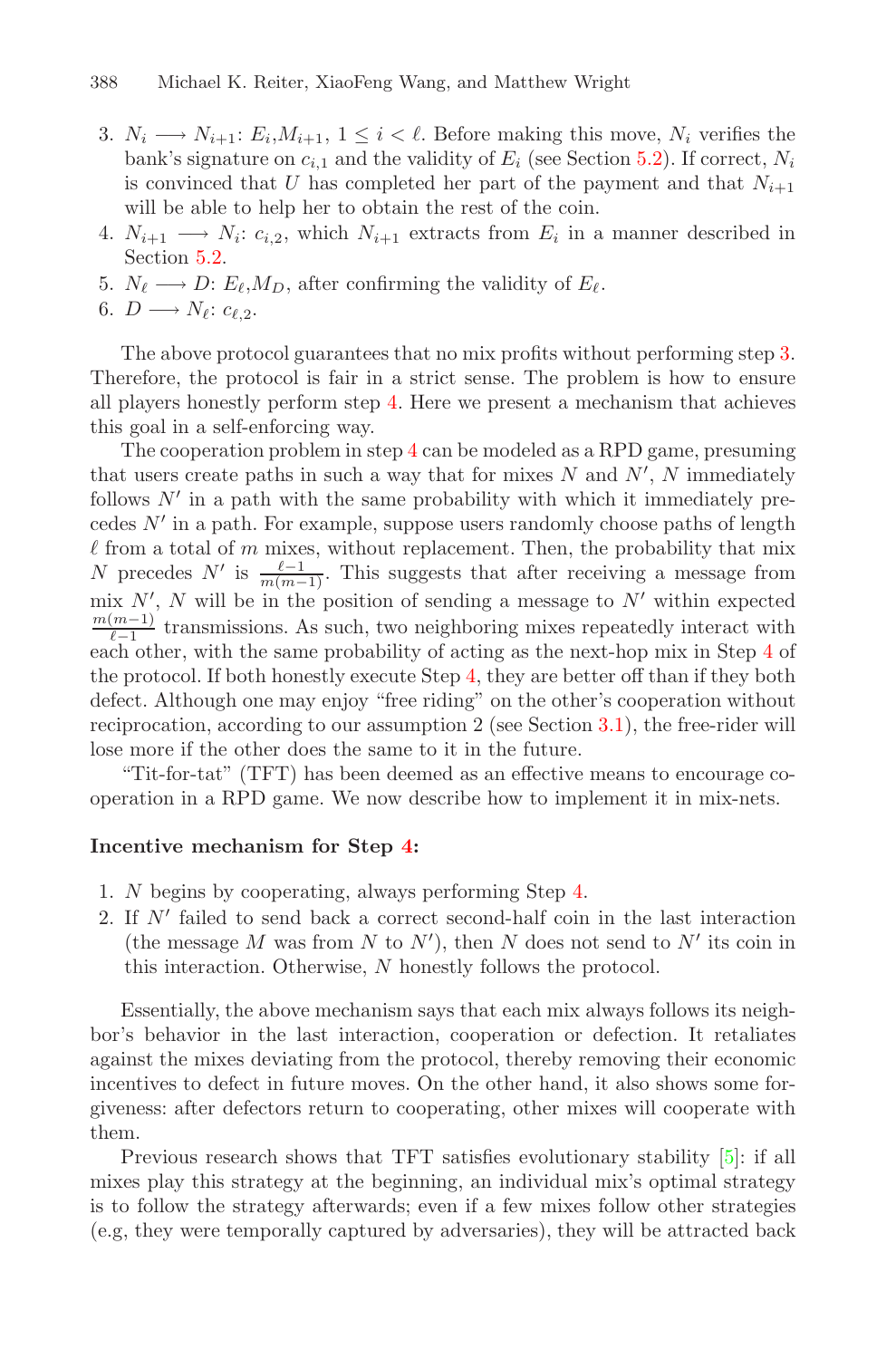to this strategy. An interesting property of this mechanism is that messages still get through the path even when some mixes are retaliating against each other.

A similar strategy also works for the responder, D. If mix  $N_{\ell}$  has not received its coin from D in the last interaction, it will refuse to deliver the message in the current interaction but resume cooperation in the future. If D values reception of messages above processing overhead of Step  $6$ , its optimal strategy is never defecting.

A default assumption for TFT strategy is that the communication channel is reliable: No message will be lost after transmission. On an unreliable channel, mix N may falsely retaliate against N' after the message in Step [4](#page-10-1) is lost,<br>which will further trigger  $N'$  to retaliate against N and thus both parties will which will further trigger  $N'$  to retaliate against  $N$ , and thus both parties will<br>not cooperate afterwards. A simple solution is given by modifying CTFT, let not cooperate afterwards. A simple solution is given by modifying GTFT: let individual mixes choose retaliation with a large probability. That is, instead of retaliating for every defection, a mix may completely forgive a defector with a small probability. This guarantees that once such a misunderstanding happens due to the lossy channel, the mixes will resume cooperation eventually.

#### <span id="page-11-0"></span>**5.2 Envelope Construction**

Strict fairness requires that individual mixes know that the initiator has already *completed payment* before forwarding her messages. This is achieved in the proto-col described in Section [5.1](#page-9-1) through the construction of envelope  $E_i$ . A properly constructed envelope  $E_i$  consists of (i) a ciphertext encrypted under the public key  $PK_{i+1}$  of the next mix  $N_{i+1}$  and (ii) an accompanying noninteractive zeroknowledge proof  $\Pi$  that the corresponding plaintext is the second half-coin  $c_{i,2}$ that matches the first half-coin  $c_{i,1}$  (i.e.,  $H(c_{i,2}) = v$  where  $c_{i,1} = ((N_i||v), \sigma)$ ). Here we sketch one construction for  $E_i$ ; others are possible, e.g., drawing from techniques for verifiable encryption of signatures (e.g., [\[4\]](#page-13-11)).

For the encryption algorithm with which  $c_{i,2}$  is encrypted under  $PK_{i+1}$ , a chosen-ciphtertext-secure encryption is advisable since  $N_{i+1}$  acts as a decryption oracle for  $PK_{i+1}$  in the protocol of Section [5.1.](#page-9-1) Such cryptosystems were proposed by Shoup and Gennaro [\[27](#page-14-17)], for example, which are secure in the random oracle model assuming either the computational or decisional Diffie-Hellman assumption in a cyclic group  $\mathcal G$ . Rather than detail these encryption schemes here, we note that components of a ciphertext of a plaintext m using public key  $PK$ include elements of the form  $\alpha = g^r$ , and  $\beta = m(PK)^r$  for public  $g, PK \in \mathcal{G}$ (and secret r generated during encryption)<sup>[2](#page-11-1)</sup>.

The noninteractive zero-knowledge proof  $\Pi$  can thus be easily constructed for certain choices of the one-way function  $H$ . For example, suppose  $\mathcal G$  is chosen such that computing square roots is intractible in  $\mathcal{G}$ , i.e., for any realistic adversary

<span id="page-11-1"></span><sup>&</sup>lt;sup>2</sup> A ciphertext also includes an element  $\bar{\alpha} = \bar{g}^r$  for a public  $\bar{g} \in \mathcal{G}$ , and a noninteractive zero-knowledge proof that  $\log_g(a) = \log_{\bar{g}}(\bar{a})$ . To further encourage  $N_i$  to deliver  $M_{i,i}$ , the sender could create the random challenge for this zero knowledge  $M_{i+1}$  to  $N_{i+1}$ , the sender could create the random challenge for this zero-knowledge proof by hashing over inputs that include  $M_{i+1}$ .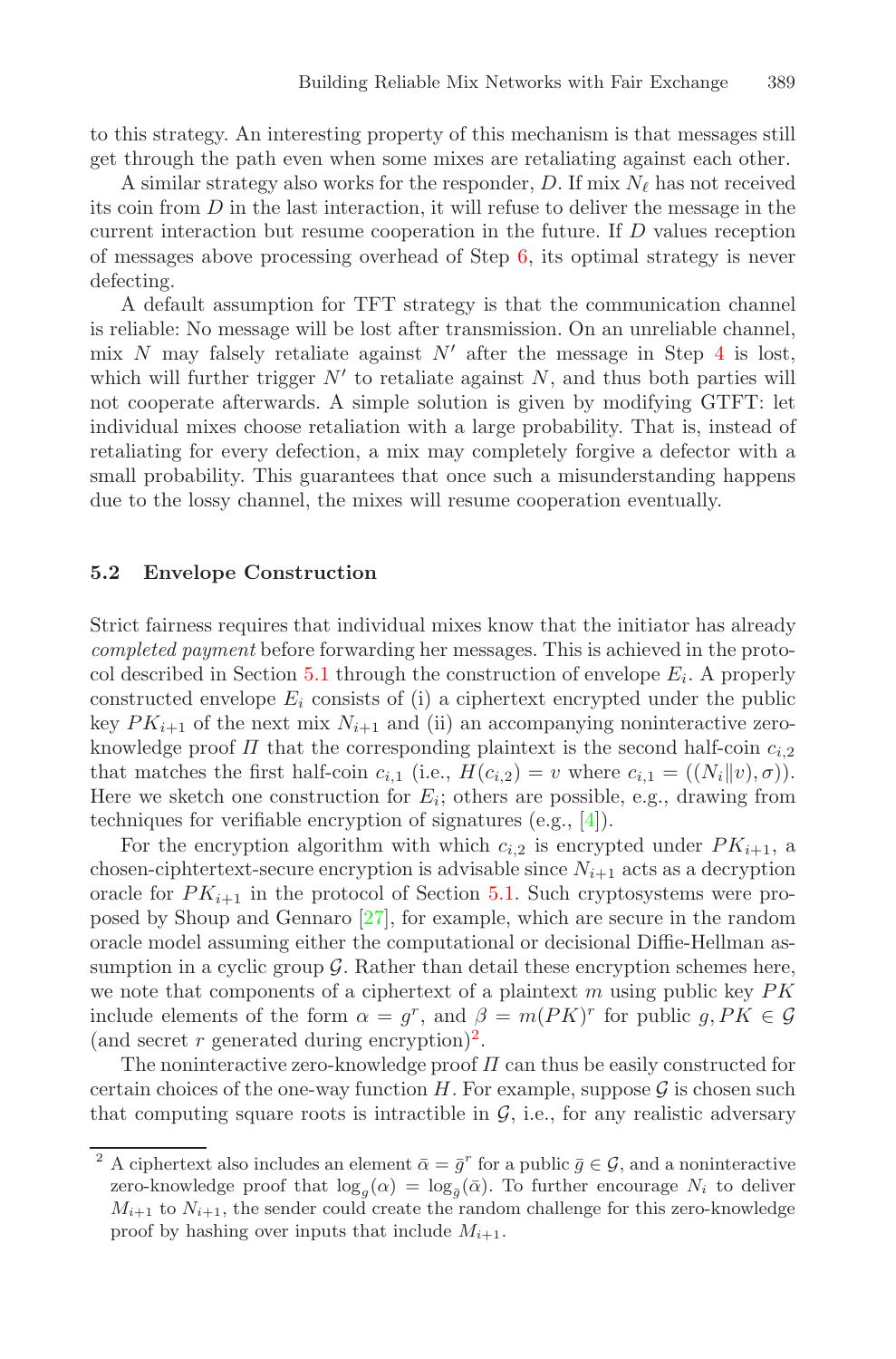A,  $Pr[x \stackrel{R}{\leftarrow} G; z \leftarrow A(x^2) : z^2 = y]$  is negligible<sup>[3](#page-12-1)</sup>. For such a group, an appropriate choice for  $H : G \rightarrow G$  is  $H(x) = x^2$ . In this case,  $H$  can be constructed as choice for  $H : \mathcal{G} \to \mathcal{G}$  is  $H(x) = x^2$ . In this case,  $\Pi$  can be constructed as non-interactive zero-knowledge proof of discrete logarithm equality, specifically that  $\log_g(\alpha) = \log_{(PK)^2}(\beta^2 v^{-1})$ . There exist such proofs in the random oracle model that are computationally as expensive as a digital signature, even if the model that are computationally as expensive as a digital signature, even if the order of  $\mathcal G$  is unknown (e.g., [\[4,](#page-13-11) [17\]](#page-14-18)).

## <span id="page-12-0"></span>**6 Security Analysis**

Here, we analyze anonymity and fairness achieved by the protocols presented in previous sections.

The exchange protocol presented in Section [4](#page-7-0) fully preserves anonymity in connection-based mix-nets. In the protocol, the first-half coins are paid through the connection onion and the second-half coins are paid through the connection itself. Therefore, no extra information has been leaked to either mixes or external observers. This protocol also achieves fairness in a weak sense, given that users neglect the overheads of completing payment.

The exchange protocol presented in Section [5](#page-9-0) is embedded in the original mix-net protocol. Therefore, no extra information is leaked out in either the forwarding process or the retaliation mechanism. The proposed protocol employs the successor of individual mixes as a third party in exchange of payment and service. An initiator U gives the first-half coin to the mix  $N_i$  via onion  $M_i$ , and encrypts the second-half coin in an envelope only accessible to the next hop mix  $N_{i+1}$ . On one hand, to collect the second-half coin,  $N_i$  has to honestly forward  $M_{i+1}$  (not a junk bit string) to the next hop. Otherwise, it will not get the right half coin from  $N_{i+1}$ . On the other hand,  $N_{i+1}$  also cannot steal  $N_i$ 's coin because it does not have access to the first half-coin. The envelope in  $M_i$  also convinces  $N_i$  that U has completed the payment. Therefore, if  $N_{i+1}$  behaves rationally, strict fairness is achieved between the initiator and the mix. We take an evolutionary stable strategy called tit-for-tat to engineer third parties' incentive. Once established in the mix-net, this strategy becomes every player's optimal strategy towards the others. In other words, acting as an honest third party becomes every player's best choice. Implementation of this strategy also exhibits a very interesting property in mix cascade networks and mix networks: even in the presence of some defecting mixes, rational mixes still deliver initiators' onions as long as the responder behaved properly in previous interactions. This is because mixes retaliate against each other by not shipping the second-half coins, while the onions will still be forwarded.

<span id="page-12-1"></span><sup>&</sup>lt;sup>3</sup> A suitable such group G is the subgroup of squares in  $\mathbb{Z}_n^*$ , where  $n = pq$  and each of  $n, q, \frac{p-1}{q-1}$  and  $\frac{q-1}{q-1}$  are prime. The computational and decisional Difficial Hellman of p, q,  $\frac{p-1}{2}$  and  $\frac{q-1}{2}$  are prime. The computational and decisional Diffie-Hellman problems are also believed to be hard in this group [\[7](#page-13-12)]. Though the Shoup-Gennaro cryptosystems [\[27\]](#page-14-17) are specified for a prime-order group, they can be modified trivially to work over this group.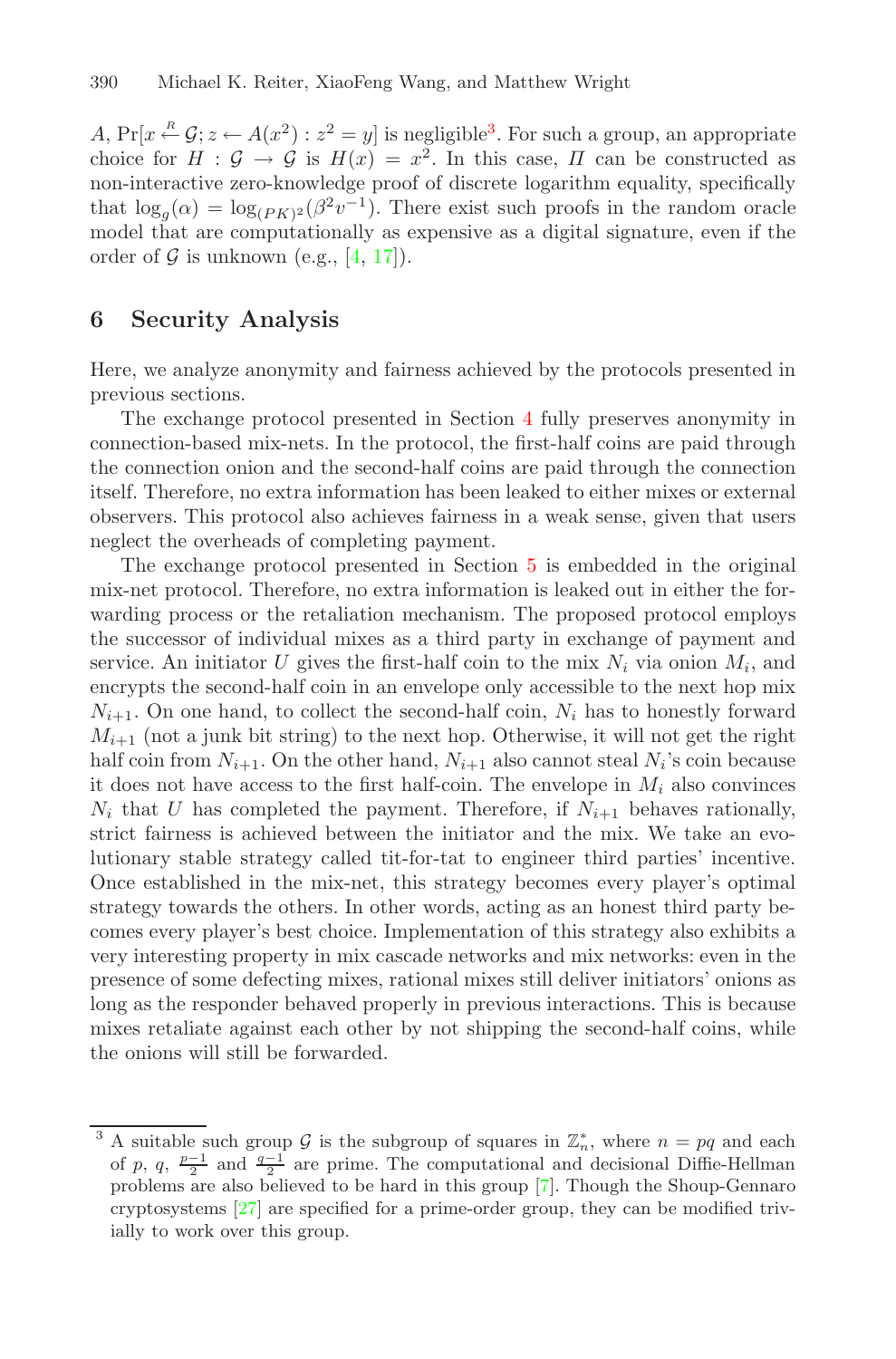### <span id="page-13-3"></span>**7 Conclusions**

Reliability is a real problem in today's mix networks  $[14]$ , and it is not likely to go away on its own. When we approach this problem, if we model nodes as either well-behaved or malicious, we end up with draconian, expensive solutions or heuristics that don't have strong properties. We believe that it is more useful to consider mixes and users as rational players who will act according to the incentives they can expect to obtain from their actions. Although we are not the first to consider a payment system in this model, we are the first to handle the crucial aspects of fair exchange in the payment process. Without fair exchange, incentives to provide service or provide payment will fail; rational agents do not enter agreements without fairness (unless they are the ones who can gain the unfair advantage).

Our constructions are not significantly more costly than existing protocols that do not have reliability, and are far more efficient than protocols with strong reliability guarantees. Furthermore, just as a business expecting income might spend money for cash registers and accountants, we expect that mix operators will be willing to do more work in a system that compensates them for the costs.

# <span id="page-13-1"></span>**References**

- 1. M. Abe. Universally verifiable MIX with verification work independent of the number of MIX servers. In *Proc. EUROCRYPT 1998*, 1998.
- <span id="page-13-2"></span>2. A. Acquisti, R. Dingledine, and P. Syverson. On the economics of anonymity. In *Proc. Financial Cryptography (FC '03)*, 2003.
- <span id="page-13-4"></span>3. N. Asokan, V. Shoup, and M. Waidner. Optimistic fair exchange of digital signatures. *IEEE Journal on Selected Areas in Communications*, 18(4):593–610, April 2000.
- <span id="page-13-11"></span>4. A. Ateniese. Efficient verifiable encryption (and fair exchange) of digital signatures. In *Proc. ACM Conference on Computer and Communications Security (CCS 1999)*, Nov. 1999.
- <span id="page-13-7"></span>5. R. Axelrod. *The Evolution of Cooperation*. Basic Books, 1984.
- <span id="page-13-5"></span>6. F. Bao, R. Deng, and W. Mao. Efficient and practical fair exchange protocols with off-line TTP. In *Proc. IEEE Symposium on Security and Privacy*, pages 77–85, 1998.
- <span id="page-13-12"></span>7. D. Boneh. The decision Diffie-Hellman problem. In *Proc. Third Algorithmic Number Theory Symposium*, volume 1423, pages 48–63, 1998.
- <span id="page-13-6"></span>8. L. Buttyan and J.P. Hubaux. Toward a formal model of fair exchange – a game theoretic approach. In *Proc. International Workshop on ecommerce*, 2000.
- 9. D. Chaum. Untraceable electronic mail, return addresses, and digital pseudonyms. *Communications of the ACM*, 24(2):84–88, February 1981.
- <span id="page-13-9"></span><span id="page-13-0"></span>10. D. Chaum. Blind signatures for untraceable payments. In *Proc. Crypto'82*, pages 199–203, 1982.
- <span id="page-13-10"></span>11. D. Chaum. The dining cryptographers problem: Unconditional sender and receipient untraceability. *Journal of Cryptography*, 1(1):65–75, 1988.
- <span id="page-13-8"></span>12. B. Cohen. Incentives build robustness in BitTorrent. In *Proc. Workshop on Economics of Peer-to-Peer Systems*, May 2003.